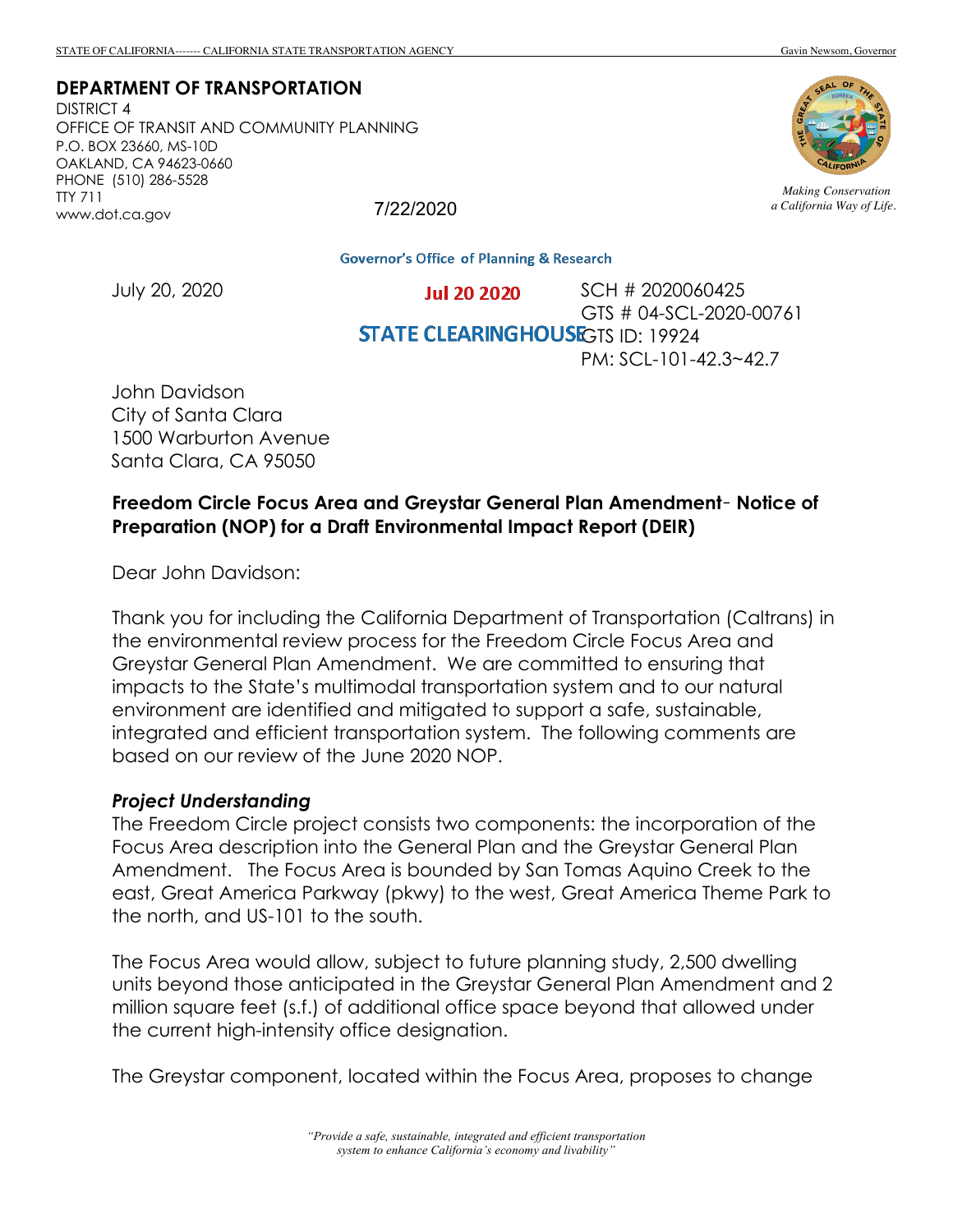John Davidson, City of Santa Clara July 20, 2020 Page 2

the General Plan land use designation for the 13.3 acre Greystar site and to construct a total of 1,100 dwelling units in three 7-story buildings, a 2-acre public park with a connection to the San Tomas Aquino Creek trail, and up to 2,000 s.f. of neighborhood-serving retail. In addition, the project also includes the removal of existing view easements along US-101 and relocation of the City of Santa Clara/Great America sign from its current location to the southeastern corner of the property.

The EIR would evaluate the wider Freedom Circle Focus Area at the program level and the Greystar component at the project level.

# *Highway Operations*

In addition to the analysis on the intersections surrounding the area of the project vicinity, please provide the 95 percentile queue analysis for the following intersections for all the scenarios listed for this project:

- US-101 Northbound off-ramp to Great America Pkwy/Bowers Avenue
- US-101 Southbound off-ramp to Great America Pkwy/Bowers Avenue
- SR-237 Westbound off-ramp to Great America Pkwy
- SR-237 Eastbound off-ramp to Great America Pkwy

The impacts of turning movement queues at these intersections may spill back onto the mainline. The project should provide an intersection analysis at the above-mentioned intersections. The intersections should be analyzed as a system to determine the impacts of queues spilling back from one intersection into an upstream intersection and not as an isolated intersection analysis.

# *Hydraulics*

Please note that any increase in runoff that drains towards the State Right of Way (ROW) should be metered to pre-construction levels.

When available, please share the Drainage Plans with Caltrans as the project moves along. For the Hydrology and Water Quality section, include the supporting calculations for the Bio-retention basin to show that the proposed project would meet the criteria of less-than-significant impact on the existing drainage pattern.

Please also Include a section of floodplain in the EIR since there are areas of flood zone "A" in the project site and the San Tomas Aquino Creek along the east boundary of the site. This section needs to discuss the potential impact(s) to the floodplain due to the project and if any mitigation would be required.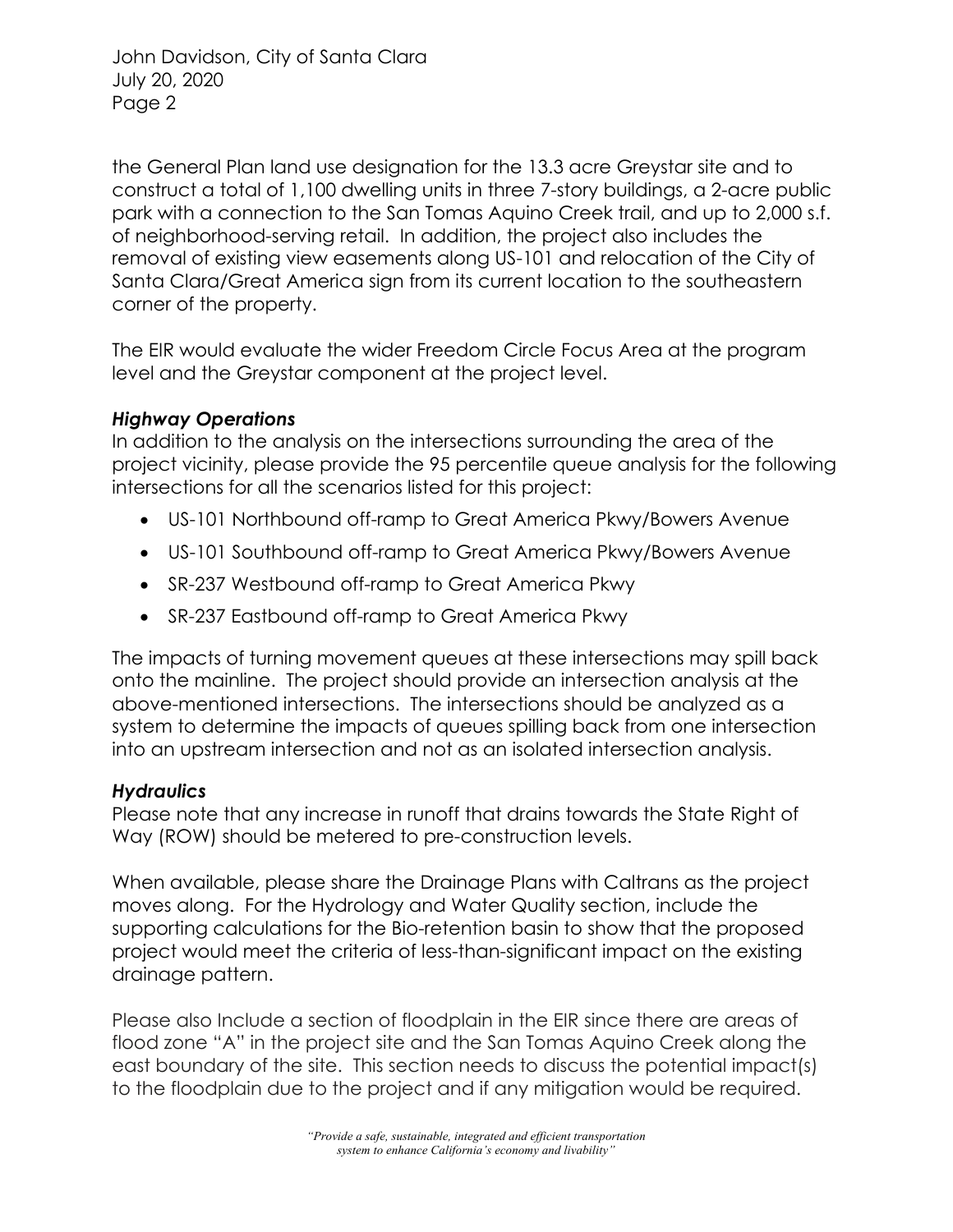John Davidson, City of Santa Clara July 20, 2020 Page 3

### *Landscape Architecture*

In the Aesthetics section, please include the discussion of the visual change experienced by highway travelers on US-101, including the proposal to move the Great America sign to the southeast corner of the site, near the creek.

# *Travel Demand Analysis*

Please submit a travel demand analysis that provides a Vehicle Miles Traveled (VMT) analysis resulting from the proposed project. With the enactment of Senate Bill (SB) 743, Caltrans is focusing on transportation infrastructure that supports smart growth and efficient development to ensure alignment with State policies using efficient development patterns, innovative travel demand reduction strategies, multimodal improvements, and VMT as the primary transportation impact metric. The travel demand analysis should include:

- A vicinity map, regional location map, and site plan clearly showing project access in relation to the State Transportation Network (STN). Ingress and egress for all project components should be clearly identified. Clearly identify the State ROW. Project driveways, local roads and intersections, car/bike parking, and transit facilities should be mapped.
- A VMT analysis pursuant to the City's guidelines. Projects that result in automobile VMT per capita above the threshold of significance for existing (i.e. baseline) city-wide or regional values for similar land use types may indicate a significant impact. If necessary, mitigation for increasing VMT should be identified. Mitigation should support the use of transit and active transportation modes. Potential mitigation measures that include the requirements of other agencies such as Caltrans are fully enforceable through permit conditions, agreements, or other legally-binding instruments under the control of the City.
- A schematic illustration of walking, biking and auto conditions at the project site and study area roadways. Potential safety issues for all road users should be identified and fully mitigated.
- The project's primary and secondary effects on pedestrians, bicycles, travelers with disabilities and transit performance should be evaluated, including countermeasures and trade-offs resulting from mitigating VMT increases. Access to pedestrians, bicycle, and transit facilities must be maintained.